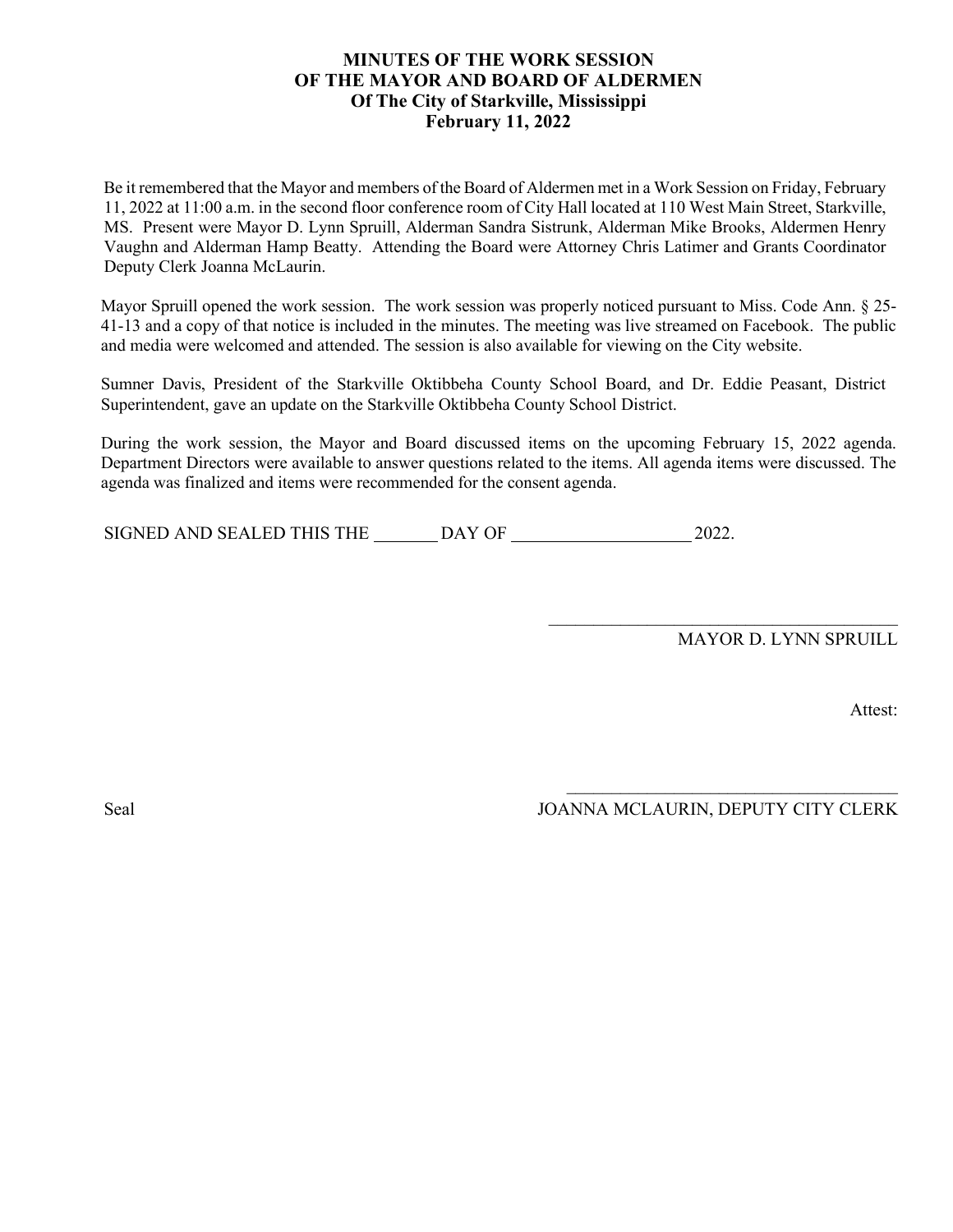

## **THERE WILL BE A WORK SESSION OF THE MAYOR AND BOARD OF ALDERMEN ON FRIDAY, FEBRUARY 11, 2022**

# **AT 11:00 AM IN THE STARKVILLE CITY HALL LOCATED AT 110 WEST MAIN STREET IN THE SECOND FLOOR CONFERENCE ROOM**

The public and media are invited to attend.

*The City of Starkville is accessible to persons with disabilities. Please call the ADA Coordinator at (662) 323-2525 ext. 3119, in advance for any services requested.*